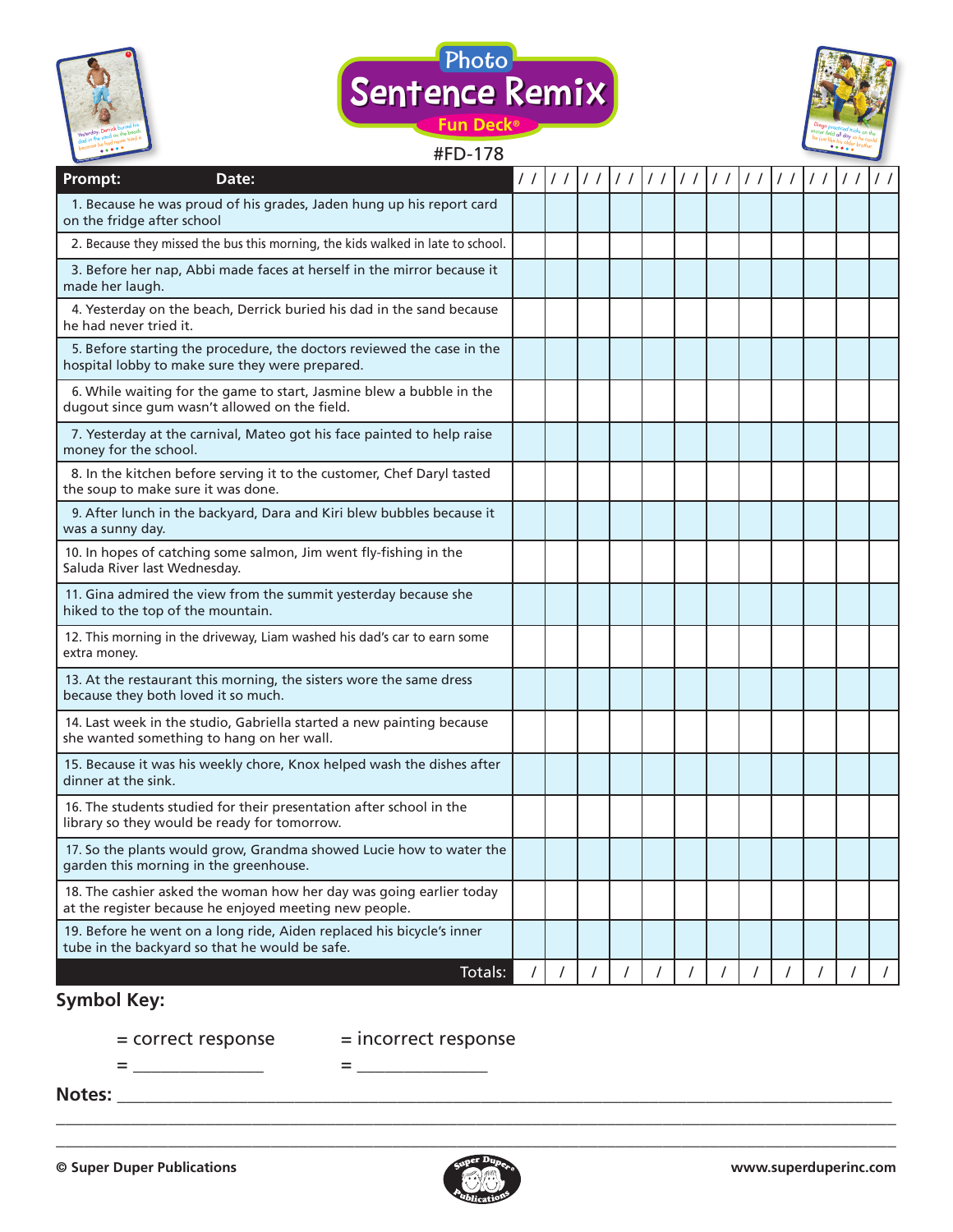



### #FD-178



| Prompt:<br>Date:                                                                                                                      |  | //////////// |          | $\left  \frac{1}{\sqrt{2}} \right $ |  | 1111 |  | $\frac{1}{2}$ | $\frac{1}{2}$ |
|---------------------------------------------------------------------------------------------------------------------------------------|--|--------------|----------|-------------------------------------|--|------|--|---------------|---------------|
| 20. All day on the soccer field, Diego practiced tricks so he could be just<br>like his older brother.                                |  |              |          |                                     |  |      |  |               |               |
| 21. To see what had been built since last week, the contractor and the<br>architect met at the construction site yesterday afternoon. |  |              |          |                                     |  |      |  |               |               |
| 22. In the studio last Monday, the girls practiced their dance to prepare<br>for the recital.                                         |  |              |          |                                     |  |      |  |               |               |
| 23. In order to keep them healthy and strong, Grayson got his teeth<br>cleaned last week at the dentist's office.                     |  |              |          |                                     |  |      |  |               |               |
| 24. At the campout last night, Grandpa grilled veggie skewers because<br>they were his granddaughter's favorite dinner.               |  |              |          |                                     |  |      |  |               |               |
| 25. Aliyah and her mom practiced her spelling words after school at the<br>kitchen table so she would be ready for her test.          |  |              |          |                                     |  |      |  |               |               |
| 26. For his birthday today, Noah was surprised with a new kitten at his<br>party.                                                     |  |              |          |                                     |  |      |  |               |               |
| 27. At the pool this morning, Oliver loved his first time swimming be-<br>cause he could splash as much as he wanted.                 |  |              |          |                                     |  |      |  |               |               |
| 28. Just now, Emma walked up the steps at the playground so she could<br>go down the slide.                                           |  |              |          |                                     |  |      |  |               |               |
| 29. This morning at the patch, Sione picked a pumpkin so that he could<br>carve it into a jack-o'-lantern.                            |  |              |          |                                     |  |      |  |               |               |
| 30. Because she loved it so much, Charlotte played in her new swing for<br>hours yesterday.                                           |  |              |          |                                     |  |      |  |               |               |
| 31. Rosie very carefully poured the solution into the beaker today in<br>the lab to avoid a bad chemical reaction.                    |  |              |          |                                     |  |      |  |               |               |
| 32. During his swimming lessons, Braxton wore his goggles in the pool<br>so he could see under water.                                 |  |              |          |                                     |  |      |  |               |               |
| 33. Because it was too far to walk, Tiana rode the bus to her house<br>after school.                                                  |  |              |          |                                     |  |      |  |               |               |
| 34. Because the stain didn't come out, Mariah was frustrated after she<br>washed the sheet in the washing machine.                    |  |              |          |                                     |  |      |  |               |               |
| 35. When he bumped it climbing into bed, Percy lost his tooth last<br>night in his bedroom.                                           |  |              |          |                                     |  |      |  |               |               |
| 36. Shirley woke up feeling sick at home this morning after she caught<br>her grandson's germs.                                       |  |              |          |                                     |  |      |  |               |               |
| 37. Michael looked at his car in the parking lot after it got hit to see<br>how bad the damage was                                    |  |              |          |                                     |  |      |  |               |               |
| 38. On the path this afternoon, Kevin tried to keep up when he saw his<br>sister Rollerblading.                                       |  |              |          |                                     |  |      |  |               |               |
| Totals:                                                                                                                               |  |              | $\prime$ |                                     |  |      |  |               | $\prime$      |

## **Symbol Key:**

= \_\_\_\_\_\_\_\_\_\_\_\_\_\_ = \_\_\_\_\_\_\_\_\_\_\_\_\_\_

= correct response = incorrect response

**Notes:** \_\_\_\_\_\_\_\_\_\_\_\_\_\_\_\_\_\_\_\_\_\_\_\_\_\_\_\_\_\_\_\_\_\_\_\_\_\_\_\_\_\_\_\_\_\_\_\_\_\_\_\_\_\_\_\_\_\_\_\_\_\_\_\_\_\_\_\_\_\_\_\_\_\_\_\_\_\_\_\_\_\_\_



\_\_\_\_\_\_\_\_\_\_\_\_\_\_\_\_\_\_\_\_\_\_\_\_\_\_\_\_\_\_\_\_\_\_\_\_\_\_\_\_\_\_\_\_\_\_\_\_\_\_\_\_\_\_\_\_\_\_\_\_\_\_\_\_\_\_\_\_\_\_\_\_\_\_\_\_\_\_\_\_\_\_\_\_\_\_\_\_\_\_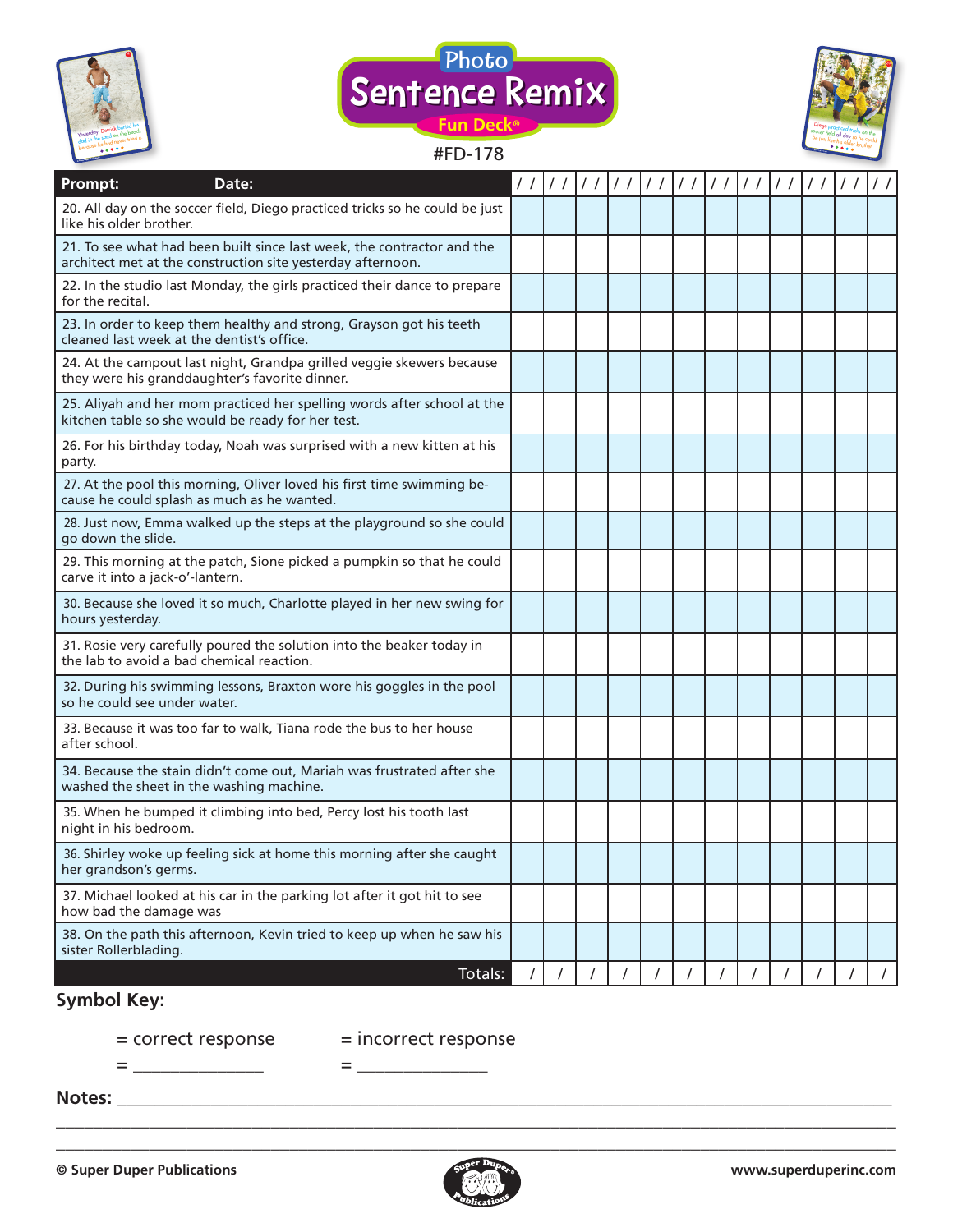





| Prompt:<br>Date:                                                                                                                   | $\frac{1}{2}$ | $\frac{1}{2}$ |          | $\frac{1}{2}$ | $\frac{1}{2}$ | $\frac{1}{2}$ | $\prime$ / | $\frac{1}{2}$ |  | $\prime$ / |
|------------------------------------------------------------------------------------------------------------------------------------|---------------|---------------|----------|---------------|---------------|---------------|------------|---------------|--|------------|
| 39. So they could pay their bill, Naomi gave the customers their check<br>after they finished eating their meal at the restaurant. |               |               |          |               |               |               |            |               |  |            |
| 40. Because he fell off of his skateboard on Thursday, Porter skinned his<br>knee at the skate park.                               |               |               |          |               |               |               |            |               |  |            |
| 41. Fisher built a birdhouse in the backyard last summer after learning<br>about birds at school.                                  |               |               |          |               |               |               |            |               |  |            |
| 42. Kelly and her husband nervously looked up after water started<br>leaking into the den because they dreaded repairing the roof. |               |               |          |               |               |               |            |               |  |            |
| 43. To try out their new sled, Henry and his family went sledding down<br>the hill today.                                          |               |               |          |               |               |               |            |               |  |            |
| 44. Because she was so focused on the movie last night, Viv didn't eat<br>much of her popcorn at the theater.                      |               |               |          |               |               |               |            |               |  |            |
| 45. Because his mom wasn't watching this morning, Elijah poured too<br>much syrup over his waffles at the breakfast table.         |               |               |          |               |               |               |            |               |  |            |
| 46. At her birthday party on Saturday, Lily was ready to blow the can-<br>dles out so she could open her presents.                 |               |               |          |               |               |               |            |               |  |            |
| 47 Before class, the actors rehearsed their lines on stage so they could<br>perform the scene for their teacher.                   |               |               |          |               |               |               |            |               |  |            |
| 48. So that it would be clean, Case's mom washed his hair in the bath-<br>tub before he went to bed.                               |               |               |          |               |               |               |            |               |  |            |
| 49. Because the driver was speeding this afternoon, the police officer<br>pulled the car over on the side of the road.             |               |               |          |               |               |               |            |               |  |            |
| 50. Since the zookeepers let visitors help feed the animals, Izzy fed a<br>peacock last fall at the zoo.                           |               |               |          |               |               |               |            |               |  |            |
| 51. Because he kicked dirt on the umpire, the baseball player got a<br>warning yesterday in Atlanta.                               |               |               |          |               |               |               |            |               |  |            |
| 52. Trevon and his daughters ran through the sprinklers in their front<br>yard yesterday because it was so hot outside.            |               |               |          |               |               |               |            |               |  |            |
| 53. David worked on his shot at practice yesterday from the free throw<br>line so he would be ready for his game.                  |               |               |          |               |               |               |            |               |  |            |
| 54. Grace picked flowers from her garden after lunch to give to her<br>mom.                                                        |               |               |          |               |               |               |            |               |  |            |
| 55. Shirley woke up feeling sick at home this morning after she caught<br>her grandson's germs.                                    |               |               |          |               |               |               |            |               |  |            |
| 56. To signify the end of the game last Saturday, the referee blew his<br>whistle on the field.                                    |               |               |          |               |               |               |            |               |  |            |
| Totals:                                                                                                                            | $\prime$      | $\prime$      | $\prime$ |               |               |               |            |               |  |            |

## **Symbol Key:**

= correct response = incorrect response

= \_\_\_\_\_\_\_\_\_\_\_\_\_\_ = \_\_\_\_\_\_\_\_\_\_\_\_\_\_

#### **Notes:** \_\_\_\_\_\_\_\_\_\_\_\_\_\_\_\_\_\_\_\_\_\_\_\_\_\_\_\_\_\_\_\_\_\_\_\_\_\_\_\_\_\_\_\_\_\_\_\_\_\_\_\_\_\_\_\_\_\_\_\_\_\_\_\_\_\_\_\_\_\_\_\_\_\_\_\_\_\_\_\_\_\_\_



\_\_\_\_\_\_\_\_\_\_\_\_\_\_\_\_\_\_\_\_\_\_\_\_\_\_\_\_\_\_\_\_\_\_\_\_\_\_\_\_\_\_\_\_\_\_\_\_\_\_\_\_\_\_\_\_\_\_\_\_\_\_\_\_\_\_\_\_\_\_\_\_\_\_\_\_\_\_\_\_\_\_\_\_\_\_\_\_\_\_